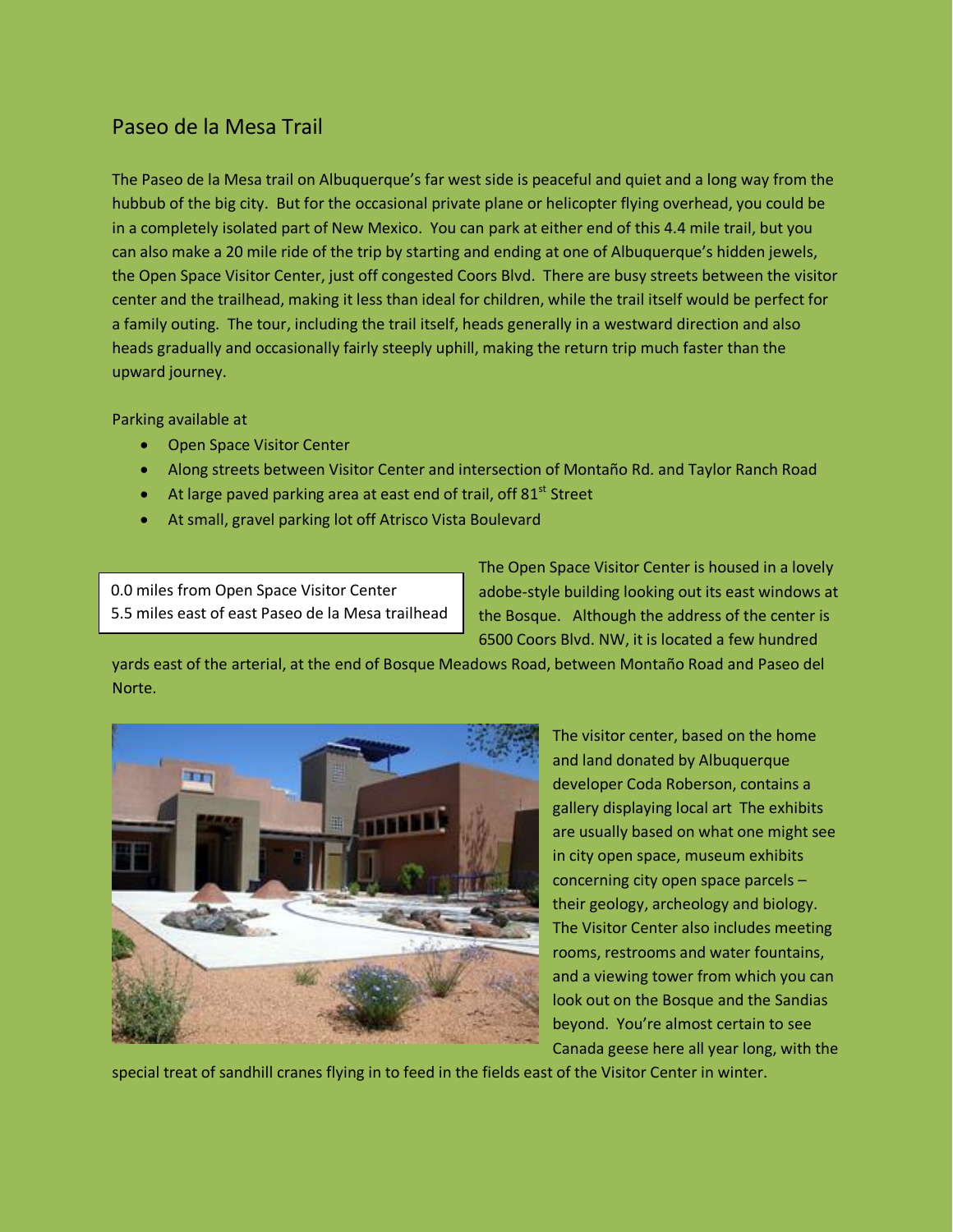Just north of the visitor center, lie the largely unexcavated Piedras Marcadas ("painted rocks" in Spanish) Pueblo ruins. Piedras Marcadas was probably the largest pueblo in the Middle Rio Grande Valley when Coronado first arrived in the valley in 1540, but it was abandoned by the  $17<sup>th</sup>$  century. Cochiti, Sandia and Santa Ana Pueblos cite evidence that their ancestors came from Piedras Marcadas. The pueblo is being examined using sonar and other non-invasive techniques while being left largely unexcavated.

The Open Space Visitor Center has frequent talks and walks on history and natural history of the area; occasionally these concern the Piedras Marcadas ruins. Information about the Open Space Visitor Center, its art exhibits, the trails leading out into the Bosque from here, its sculpture garden, and its speaker programs is available a[t http://www.cabq.gov/openspace/visitorcenter.html.](http://www.cabq.gov/openspace/visitorcenter.html)

Open space rangers and volunteers, always helpful, staff the desk at the Visitor Center. If your trip up the mesa to the Paseo de la Mesa trail leaves you wanting more and different exposures to the area,, there are three miles of loop trails heading from the visitor center across the Corrales Riverside Drain into the Bosque and out to the Rio Grande itself. These are not paved, and probably suited only to mountain bikes or hiking.

Head out from the parking lot; you'll soon be on Bosque Meadows Road, which leads a short distance to Coors, a major arterial (at 0.3 miles). Coors has a bike lane on both sides, making travel there moderately safe. Turn south on Coors for 0.5 miles, and then west on La Orilla Road and climb the hill to Taylor Ranch Road (2.6 miles). You meet Taylor Ranch Road at the corner of Mariposa Basin Park.

Mariposa Basin Park is a grassy space that serves, according to the Taylor Park Neighborhood Association website, trna.org, as "a place for the whole community - and home of the annual Easter egg hunt. Here's the library. Here are schools. Here's the community center that finally opened in October 2005." Here also are three "prescription trails." Prescription trails are one of Albuquerque's answers to the epidemic of obesity sweeping the US; physicians and others can recommend trails for walking, stroller-pushing, or wheelchair rolling in every corner of the city. The three in Mariposa Basin Park range from ½ to 1 mile and are paved for all users. To find more information about the prescription trails in Mariposa Basin Park and in all parts of the city, go to [http://www.cabq.gov/parks/prescription](http://www.cabq.gov/parks/prescription-trails)[trails.](http://www.cabq.gov/parks/prescription-trails) The park is also home to one segment of the Unser/Mariposa/Riverside Bike Trail system, which



will be described in another tour.

Turn south for 0.5 miles, to Montaño Road. At the small shopping center at Montaño and Taylor Ranch Road, turn west,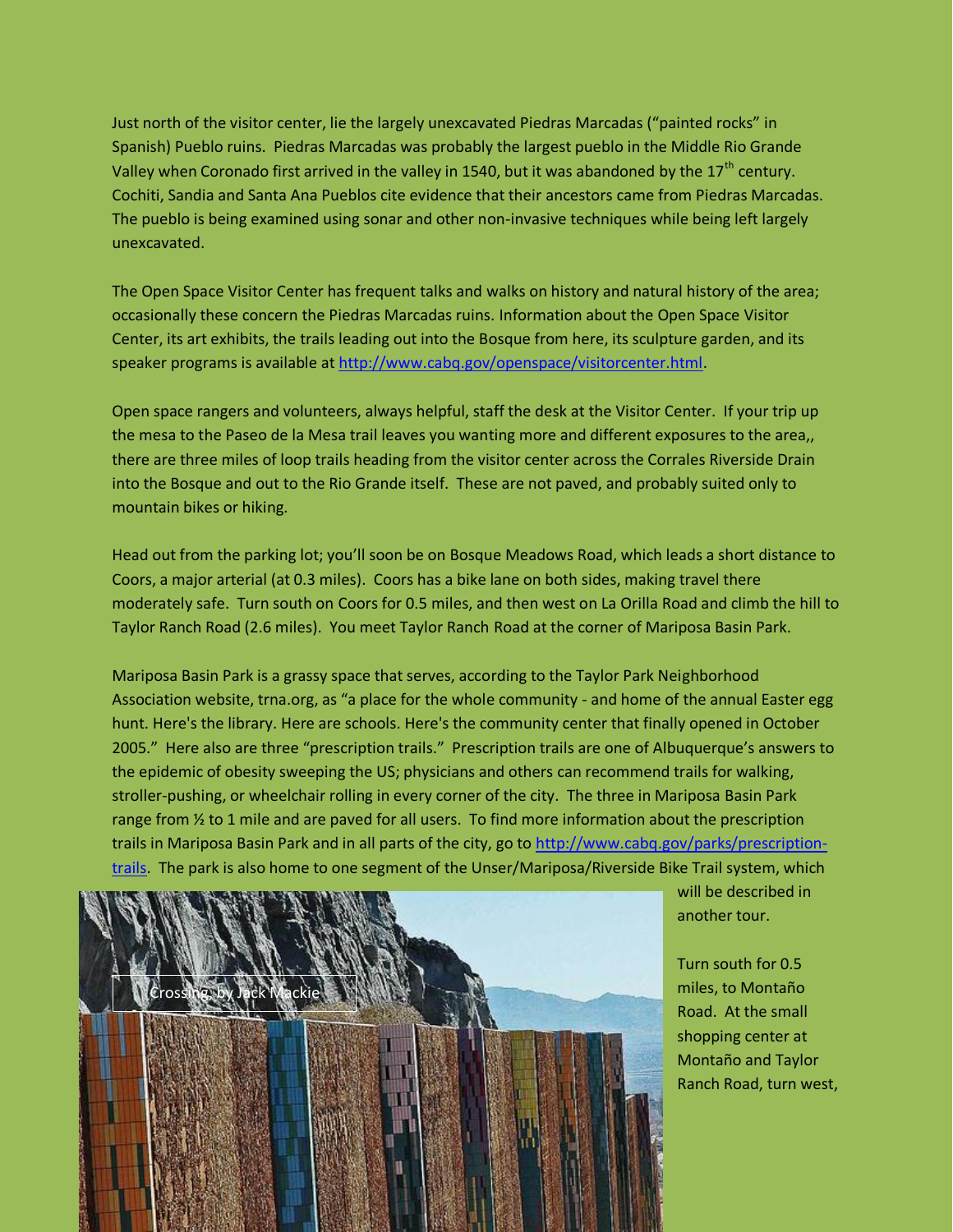taking the bike lane west to Unser Blvd. Here (3.3 miles) you turn north again, soon ascending the steep slope cut in the volcanic escarpment. Construction of this road caused a great deal of controversy in the early 2000s; religious leaders from the Rio Grande pueblos were outraged at desecration of Pueblo religious sites by commuter traffic. Whatever you may think of it, the road cut is sweetened by Seattle artist Jack Mackie's immense and impressive stone, ceramic and tile mosaic sculpture, "Crossing," lining both north and south sides of the cut.

The area now called the Albuquerque West Mesa was and remains a cultural necessity for many of the Pueblo tribes in the area. Although remains of Pueblo villages are confined to areas closer to the Rio Grande, Pueblo tribes consider the ancient trails, shrines, and petroglyphs central to their sense of self. According to Phillip Lauriano, Sandia Pueblo tribal councilor,



"The petroglyphs are the nerve center of Pueblo culture, religion, and tradition. They are there to protect, to teach, to advise, to doctor, to cure. When anything is planned in the way of ceremonies, there are certain areas there [among the images] where you make your announcement in the form of prayer. And that is channeled into the petroglyphs,… somewhere beyond the great divide to a reservoir of strength and power, and the spiritual is awakened."

We will write more about the petroglyphs and what can be known of their meaning to Pueblo tribes when discussing the Unser Boulevard/Mariposa/Riverview Trail in the near future. For now, realize that you are riding among some 20,000 rock images drawn and etched into the volcanic stone all around you.

Take the first left (west) turn at the top of the hill – Molten Rock Road, though the rock that you will see is quite solid by now. The last eruption of the fissure volcanoes in the Albuquerque field is thought to have been about 200,000 years ago.

Turn south quickly again at 81<sup>st</sup> Street. You'll see a sign on the west side of the road for the Paseo de la Mesa bike trail. Turn in here, parking in the parking lot if you're in a car, or continuing through the parking lot if by bike.

If you were to continue south on 81<sup>st</sup> Street, you would first encounter the Shooting Range State Park [http://www.cabq.gov/openspace/shootingrange.html,](http://www.cabq.gov/openspace/shootingrange.html) then the Boca Negra Horseman's Complex [\(http://www.cabq.gov/openspace/BocaNegraHorsemansComplex.html\)](http://www.cabq.gov/openspace/BocaNegraHorsemansComplex.html), then the George J. Maloof Memorial Air Park for radio-controlled model airplanes

[\(http://www.cabq.gov/openspace/GeorgeJ.MaloofMemorialAirPark.html\)](http://www.cabq.gov/openspace/GeorgeJ.MaloofMemorialAirPark.html). All of these are open to the public.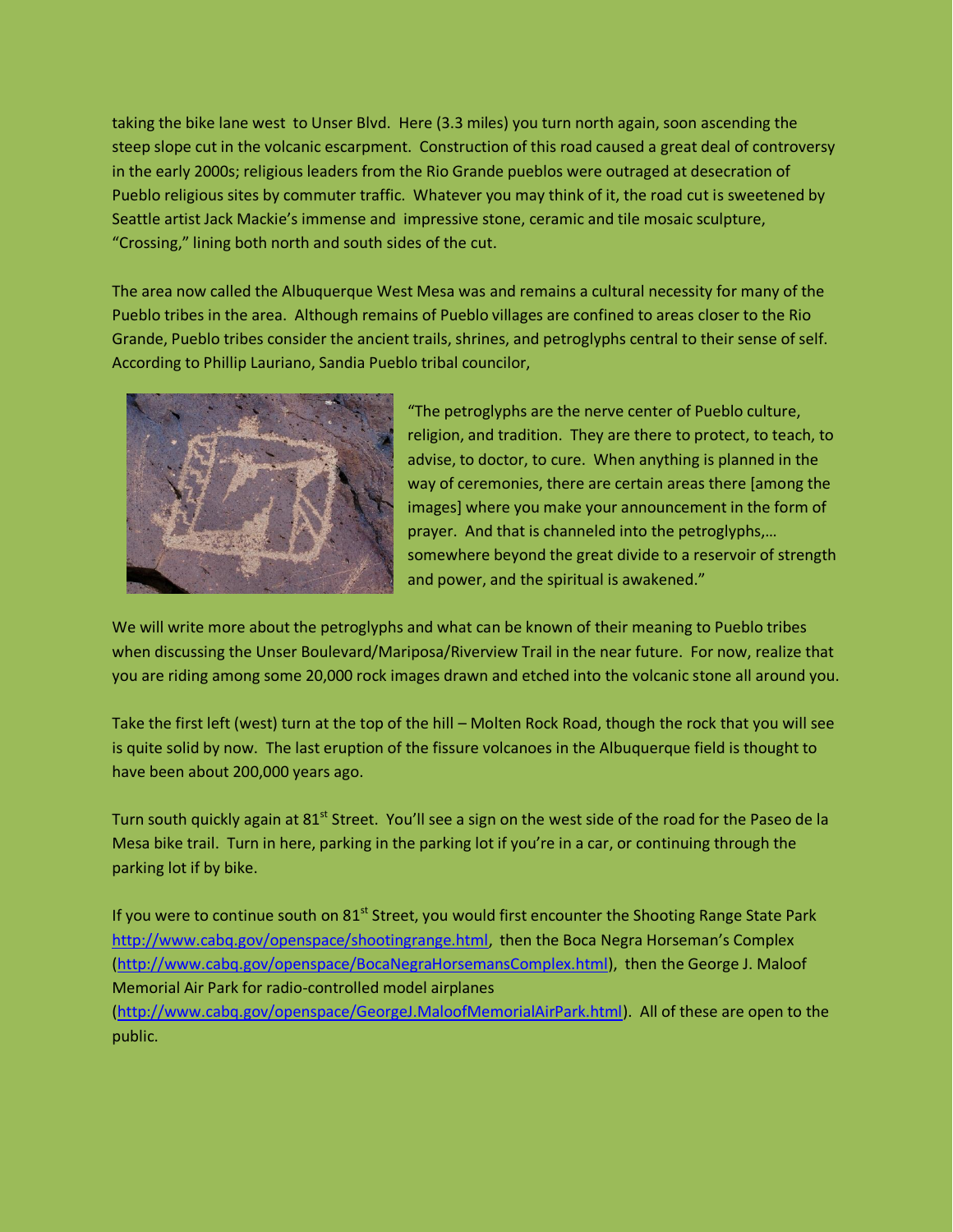5.5 miles west of Open Space Visitor Center 0.0 miles from east Paseo de la Mesa trailhead

For the first 0.6 mile of the Paseo de la Mesa, you are traveling adjacent to a fence, separating the untamed mesa to the south from a housing development to the north. Flowers and desert plants line the trail; in spring the bush penstemon (penstemon ambiguous) put on a white/pink/purple show; the orange globe mallow in summer and the yellow chamisa in fall also contribute to the beauty of the trail.

Albuquerque's line of largely extinct volcanos are arrayed ahead and to the south. The nearest is Butte Volcano; south stand first Bond, then Vulcan, Black, and JA (the last three are often called the Three Sisters), as well as 14 smaller fissure volcanoes. The volcanoes and the surrounding plains have been home to some celebrated hijinks, some enjoyable, some grisly. In 1947, an apparent volcanic eruption caused intense local interest and some consternation until it was determined that



college boys were simulating a volcano's smoke by burning old tires; a similar escapade in 1950 was more quickly diagnosed. In 1990, unusually-patterned lines and crosses were discovered over a large area of the Mesa, prompting speculation that aliens were landing there and erecting complex signals to one another (it is only about 170 miles as the spaceship flies from here to Roswell, that center of alien activity). Again the speculation proved untrue: a group had staked out an elaborate game site and then laid low when the newspaper accounts began. Much more real, unfortunately, was the finding of the



remains of some 11 bodies of young women on the West Mesa beginning in 2009, the result of the murders of these women; the murders remain unsolved.

Much of the land you'll be passing through on this tour was once part of the Black Ranch, named for A.F. Black, who came to New Mexico from West Virginia in 1929. Black and his descendants worked horses, cattle, and sheep for more than 50 years on a large swath of land stretching from the Rio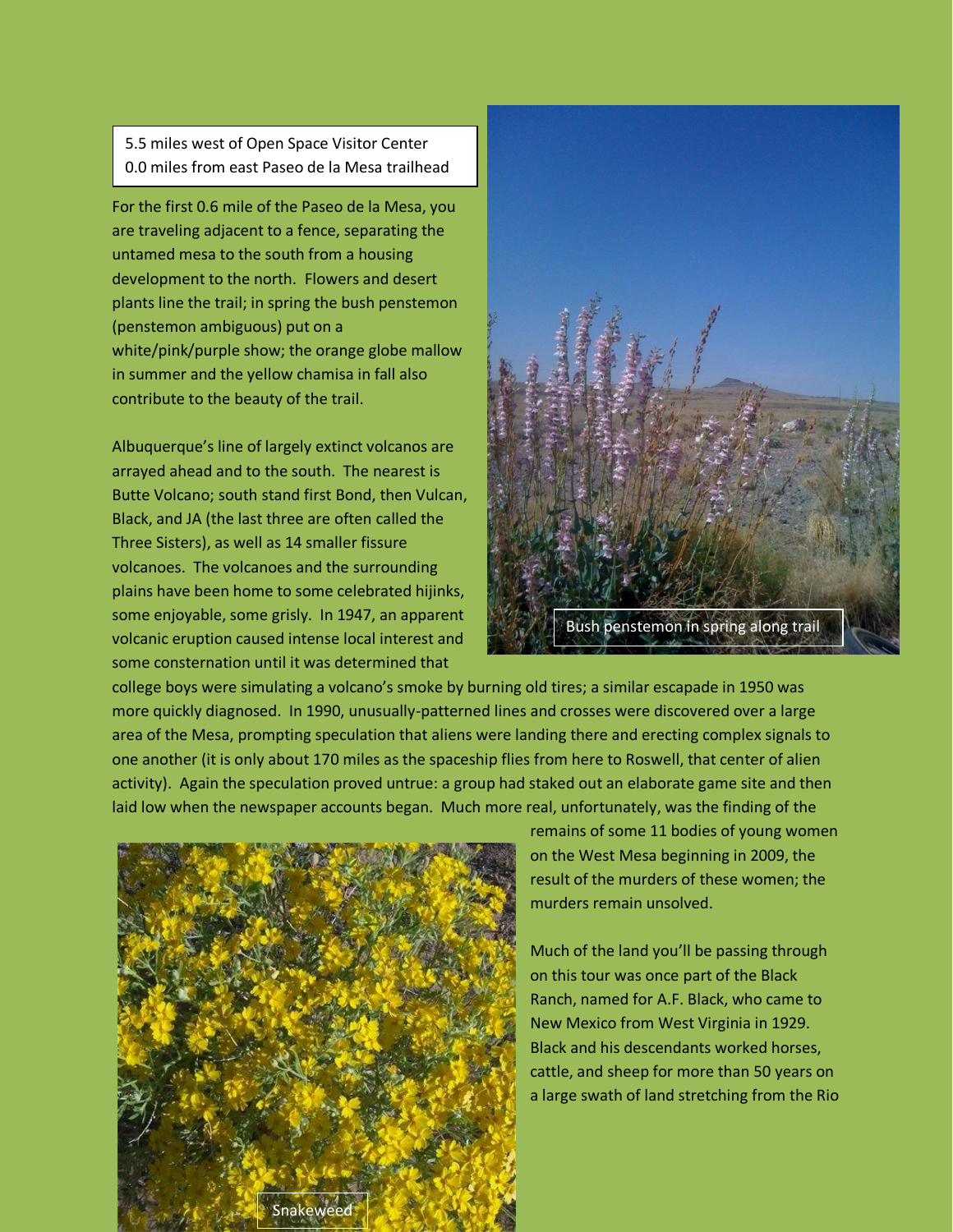Grande to the edge of the mesa breaks overlooking the Rio Puerco to the west. Prior to that, the land had been part of the Alameda Land Grant given by King Philip IV of Spain in 1710 to a Spanish soldier, Francisco Montes Vigil, who sold it in 1712 to Juan Gonzáles Blas. And even before that, a group of Pueblo Indians had abandoned the Alameda Pueblo on part of the same land along the river. The old Black Ranch land is home to a large part of the explosive growth on Albuquerque's West Side; the West Mesa's population was listed as 39,602 in 1980 but had increased more than five times to 210,740 in 2010.



The trail passes between the North and South Geologic Windows – openings into the geologic past created by occasionally-filled washes revealing the strata underlying the gently rolling high desert. According to the Petroglyph National Monument's chief interpretive officer, Diane Souder, the South Geologic Window belongs to rattlesnakes and blown-in tumbleweeds. The North Geologic Window is of more interest, though the status of visiting it is in flux. Periodically, Albuquerque Open Space offers tours of the area, complete with geologic discussion (consult the Open Space Visitor Center information at their website, listed above).

Along much of the trail, occasional pipes and fiber

optic cable warnings pop up from among the lava rocks and desert plants. Jay Evans from Albuquerque Open Space tells us that these give hints into the origin of the trail itself. The Double Eagle Airport, which sits just past the end of the trail, needed both water and a fiber optic connection, especially when the airport was to be used to house test flights of the Eclipse Aviation Company. Eclipse was to have been a major economic engine for the always-marginal Albuquerque economy, manufacturing relatively

inexpensive private jets (initially to have cost less than \$1 million); the economic recession of 2008 eclipsed the company's chances.

In any case, in order to allow the routing of water and fiber optics through city Open Space, the Open Space Division exacted the concession of an accompanying bike trail. Mayor Richard Berry inaugurated the new trail, called Paseo de la Mesa, in August 2010. Although there will be continued development on the burgeoning

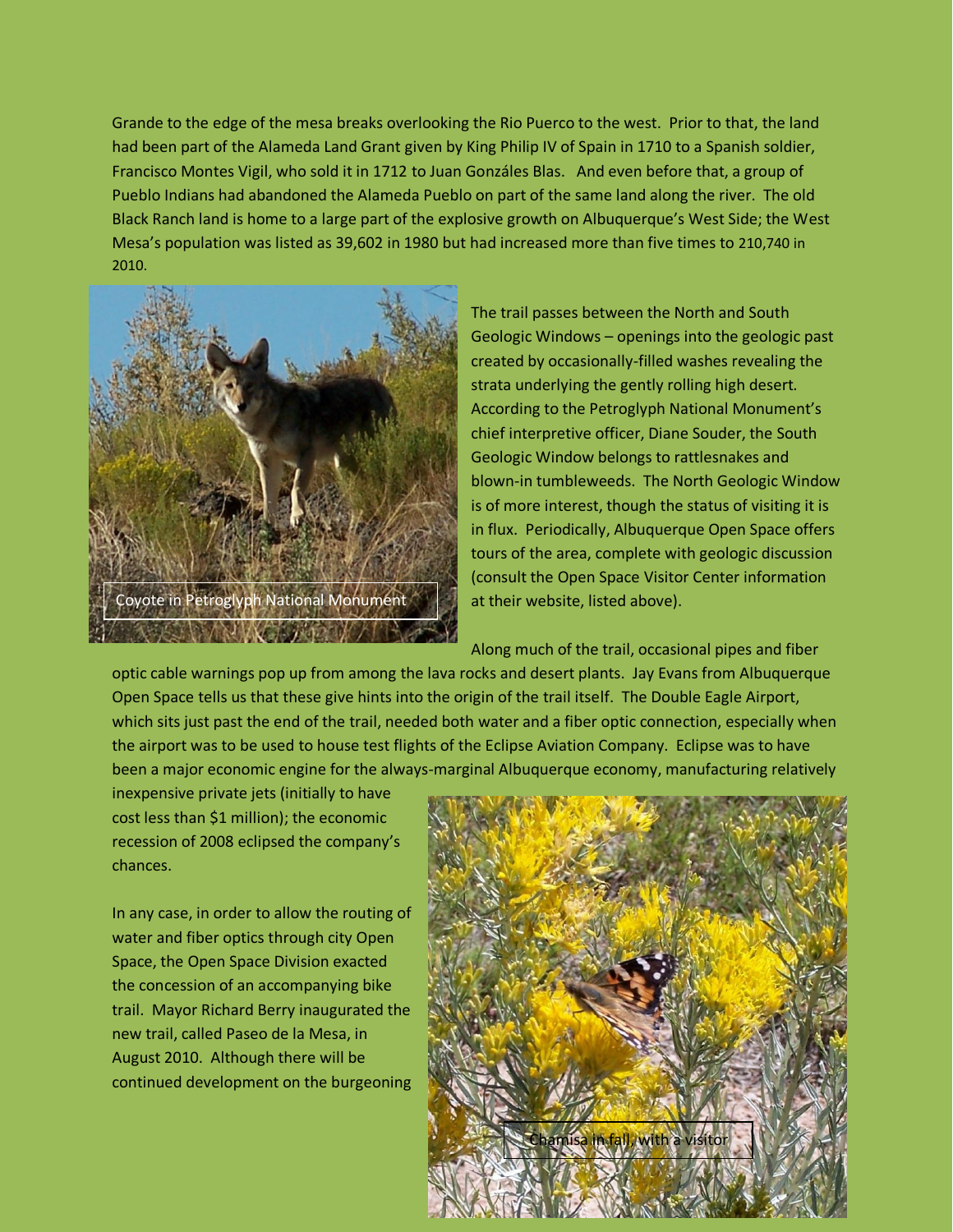West Side, the area west and south of here is safely preserved as Open Space.

1.9 miles from its start, the trail takes a ninety degree turn to the north close to a large electricity transmission line. Turning almost ninety degrees to the south here instead takes one on an unpaved double-track trail to each of the volcanoes in turn.

The 200,000 year old solidified molten rock – basalt – is at every hand. The austere landscape hides many treasures, among them animals – bears, bobcats, cougars, badgers, elk, and antelopes have all been seen here, though it is more likely that you'll see a few birds, a lizard or stinkbug or two, and the ever-present hares and their predators, the coyotes. High desert plants, too, are common. Native Americans sought medicinal herbs in this area; scorpionweed, sand sage, four-wing saltbush and dock were all collected in this area and used by both Native Americans and Hispanic settlers for their medicinal qualities. The pretty snakeweed, however, is mildly toxic to animals. The West Mesa was once covered with high grasses, but overgrazing and climate change contributed to the current lower, mixed vegetation.



A "Welcome to Petroglyph National Monument" during this stretch seems to conflict with the City's bike map until you realize that the City's Open Space Division and the National Park Service co-manage the Monument under a Memorandum of Agreement.

At 3.3 miles from the Paseo de la Mesa's start (8.8 miles from the Open Space visitor center, the trail turns back to the west; ahead of you to north is a pile of volcanic rocks.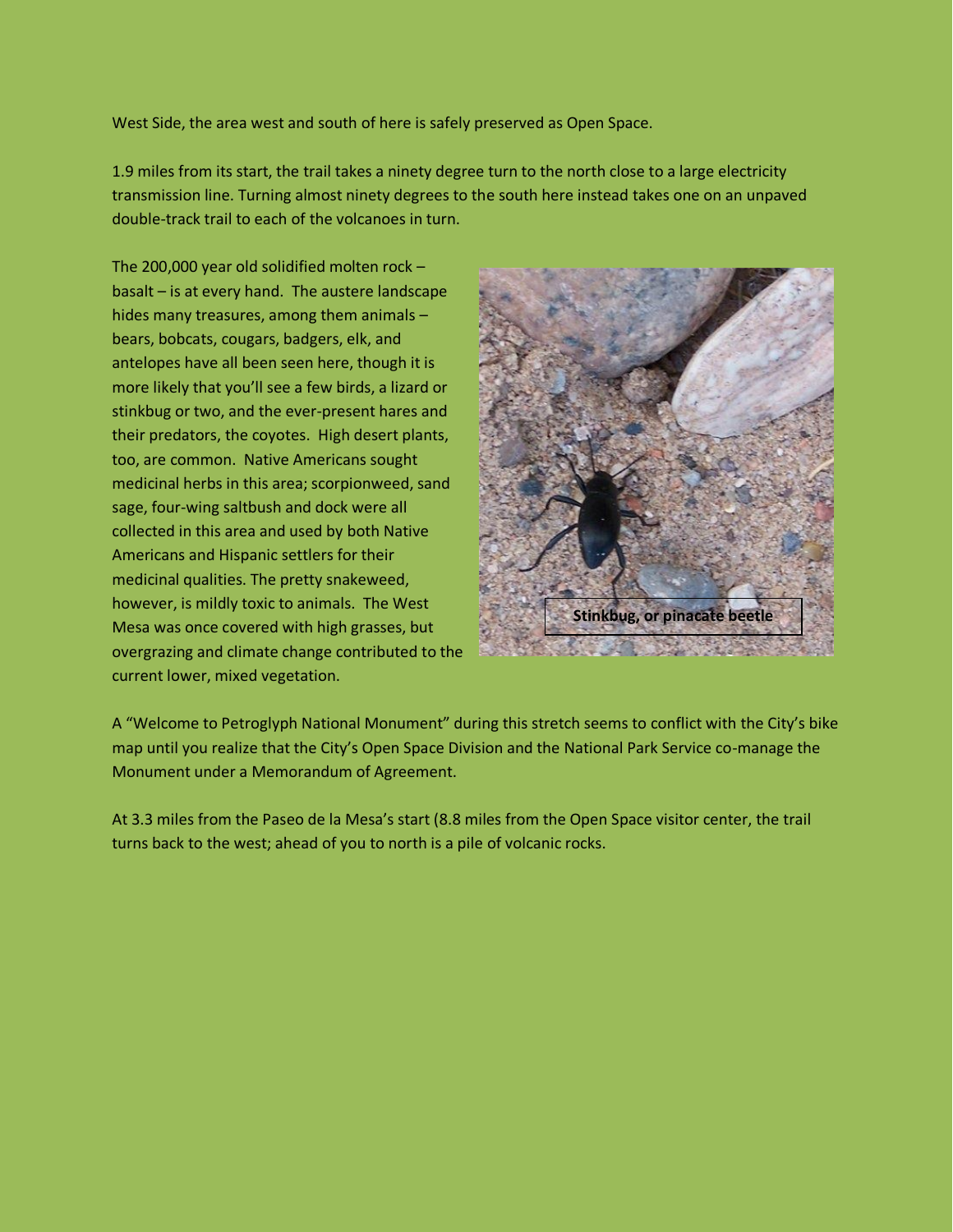

10.0 miles west of Open Space Visitor Center 4.4 miles west of the east Paseo de la Mesa Trailhead

The end of the paved trail is 4.4 miles from its beginning, at a little gravel parking lot, just one-tenth of a mile from new pavement on Atrisco Vista Boulevard. Across the street from the small driveway, signed for the Paseo de la Mesa, you will see the

northeast corner of the Double Eagle II Airport fence. The Double Eagle Airport (website: [http://www.cabq.gov/airport/double-eagle-ii-airport\)](http://www.cabq.gov/airport/double-eagle-ii-airport) was built in 1982-83 as a reliever airport for general aviation. At one point, it was thought to perhaps be a future replacement for the Albuquerque International Airport, given the extensive land available nearby, but that appears to be a remote possibility now. Just south of the driveway for Double Eagle Airport, itself south of the end of this trail, a spur road leads to a parking area for the Volcano Day Use area, where you can get up-close-andpersonal with the three largest volcanoes by walking on well-developed dirt trails.

A comment is important here on two of the names here at the west end, the Double Eagle II Airport and Atrisco Vista Blvd. The naming of Double Eagle II Airport reflects Albuquerque's romance with the hot air balloon as well as faster and more predictable modes of air transport. The Double Eagle II balloon was the first hot air balloon to cross the Atlantic, leaving from Presque Isle, Maine, and landing in